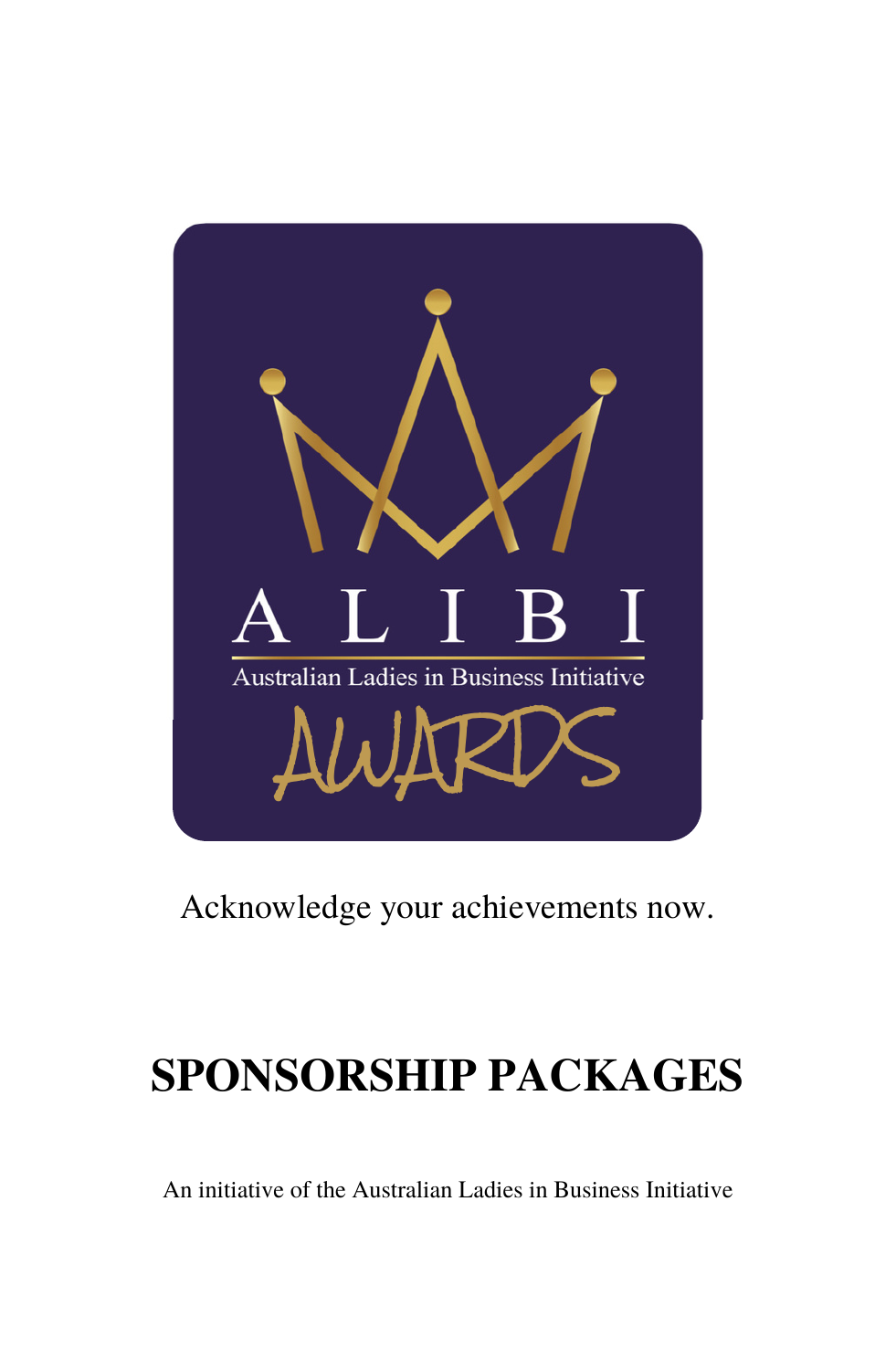## **Presenting the Inaugural ALIBI AWARDS**

We will be bringing to the Australian Business Community an event to celebrate the successes of Australian Ladies in Business and acknowledge the hard work, commitment, and resilience of business owners around Australia.

Our organisation prides itself on supporting local ladies in business. Our business community consists of many small to medium female owned businesses many which have had to endure unprecedented events in the last few years including bushfires, floods, drought and the global pandemic.



How will the ALIBI Awards be conducted?

- Every Australian lady in business who is a member of our Free community and has an ABN is eligible to be nominated with by themselves or their colleagues, and clients.
- Each nominee will be asked to submit answer to questions online which will be shown to a shortlist committee.
- Finalists will be asked to submit a video submission to the judging panel.
- An independent Judging Panel will be appointed to provide feedback to finalists.
- A Website will be created to promote the event and social media channels used.
- We are planning to hold an Awards Night to announce the winners.